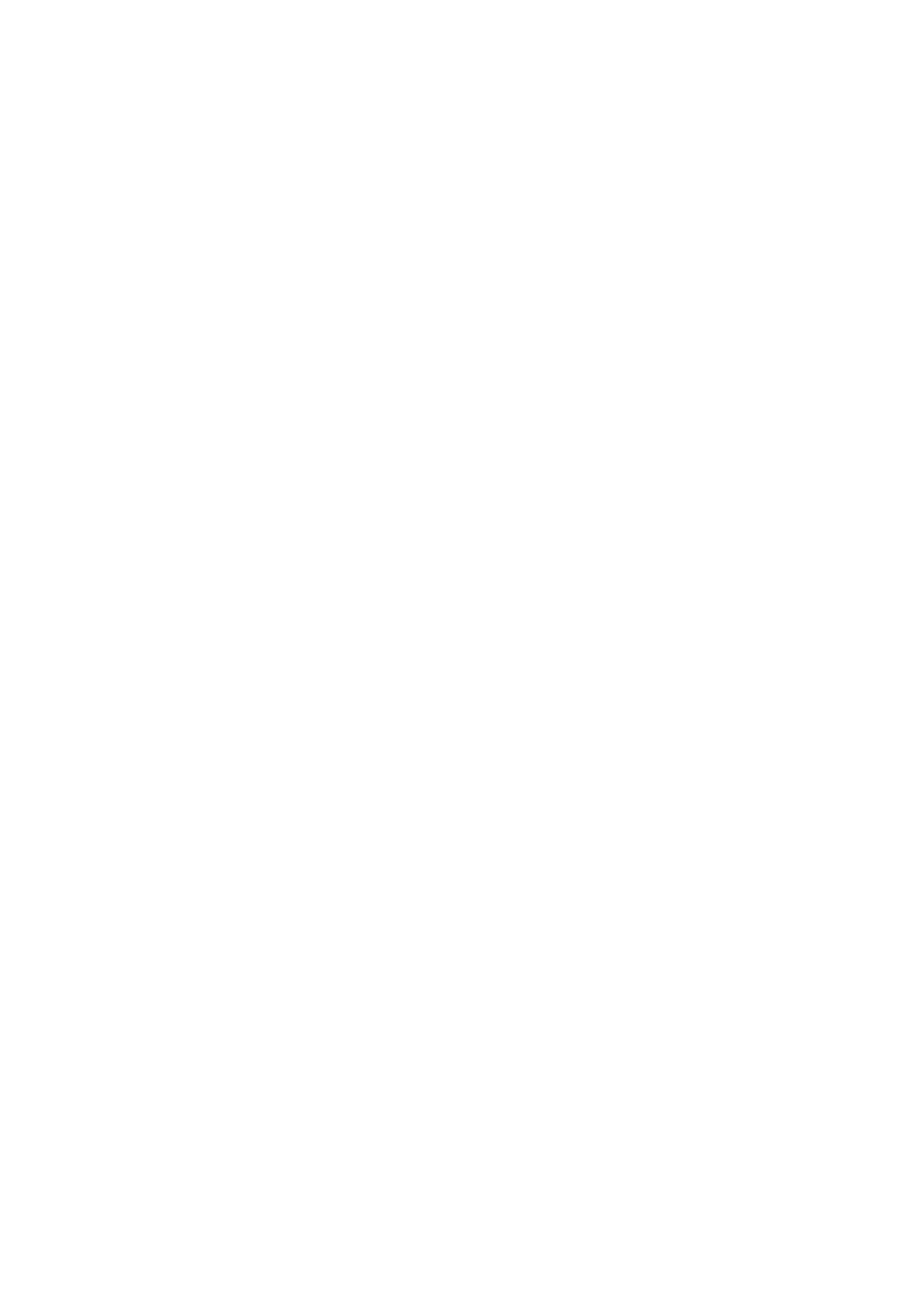# CONTENTS CONTENIDO



1 x Shade Pantalla

- 1 x Lamp Base Base de la lámpara
- 1 x Electrical cable Cable eléctrico

**BKNTTRP** 

# TECHNICAL SPECIFICATIONS ESPECIFICACIONES TÉCNICAS

## **Integrated LED LED Integrado**



# Class II Clase II 回 C E

**Led Module** 120 - 277 V: Dimmable50-60Hz 25 W 50-60Hz



#### **Led Module** 120 - 277 V: Dimmable 25 W 50-60Hz

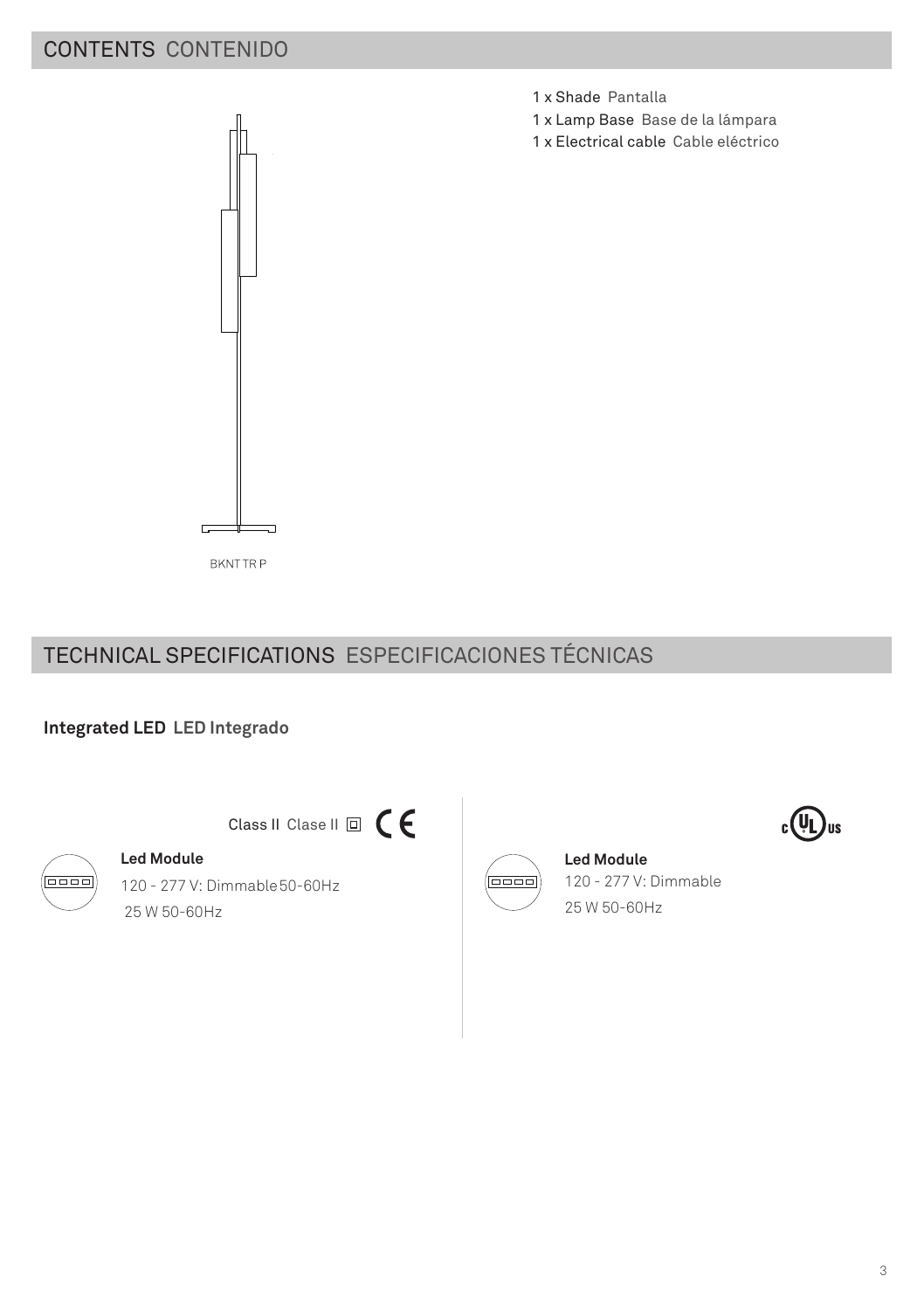# ASSEMBLY INSTRUCTIONS INSTRUCCIONES DE MONTAJE

### **1** HOW TO PUT THE SHADES INSTALAR LAS PANTALLAS



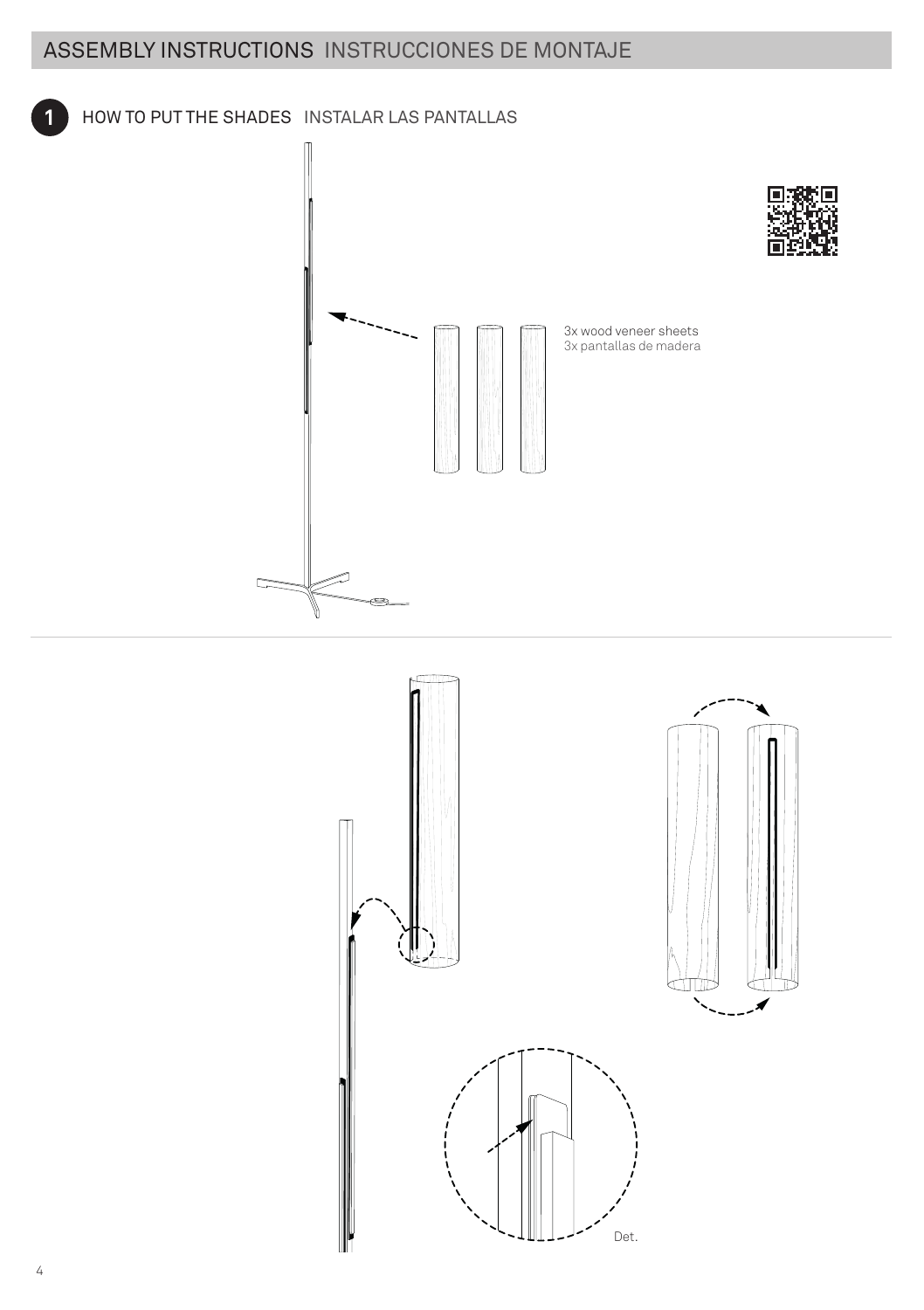# ASSEMBLY INSTRUCTIONS INSTRUCCIONES DE MONTAJE



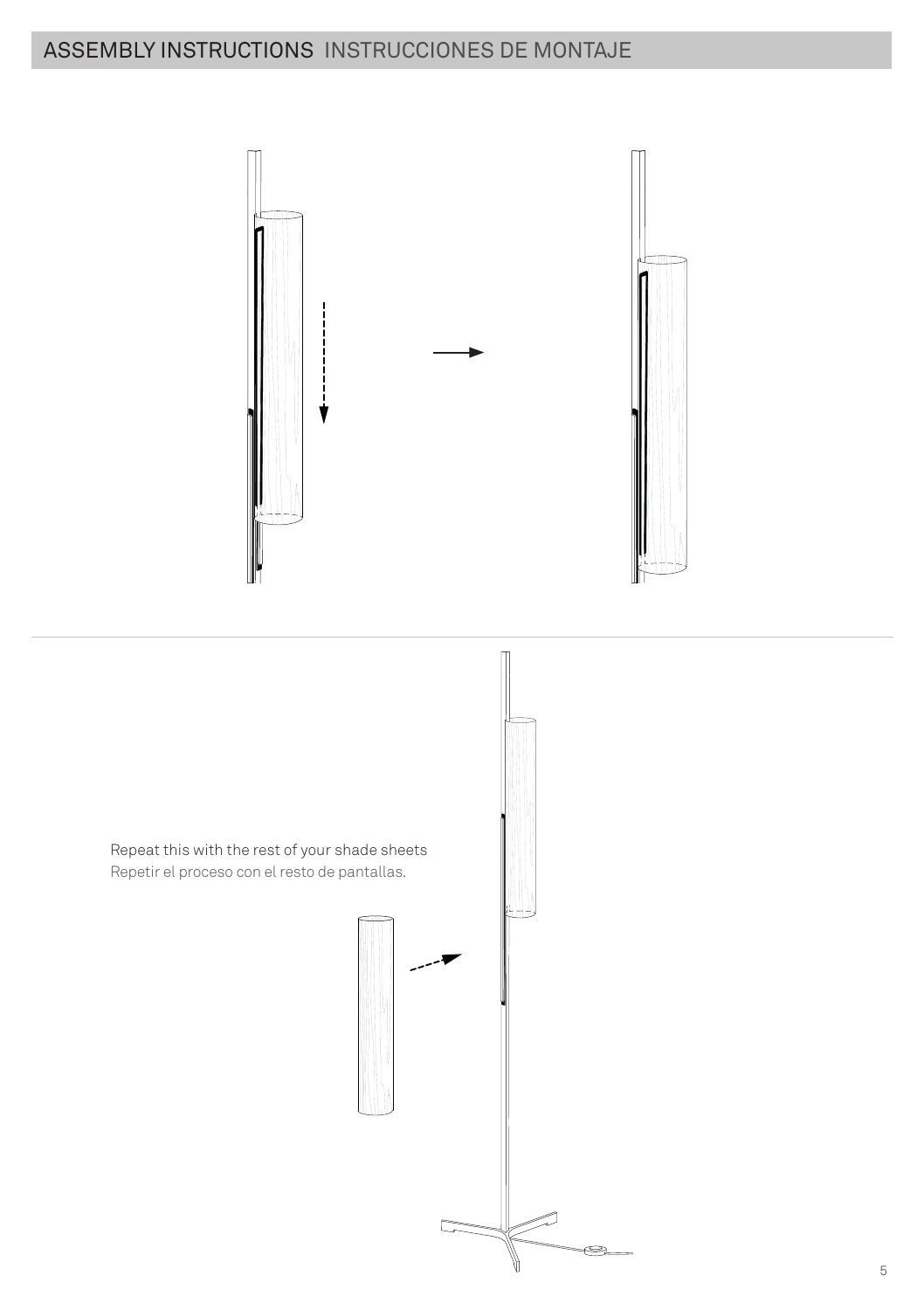# ASSEMBLY INSTRUCTIONS INSTRUCCIONES DE MONTAJE



PULSE-BUTTON BOTÓN-PULSADOR



**2** ON/OFF: Quick pulse (less than 1 sec.) Dimming MIN/MAX: Continuous pressure.

> Dimmimg is memorized on last setting.

(example of the plug-in driver in the drawing)

ON/OFF: Breve presión sobre el pulsador.

Regulación MIN/MAX: Pulsación prolongada, regula la intensidad de luz. Se memoriza la ultima regulación efectuada.

(ejemplo de driver enchufable en el dibujo)